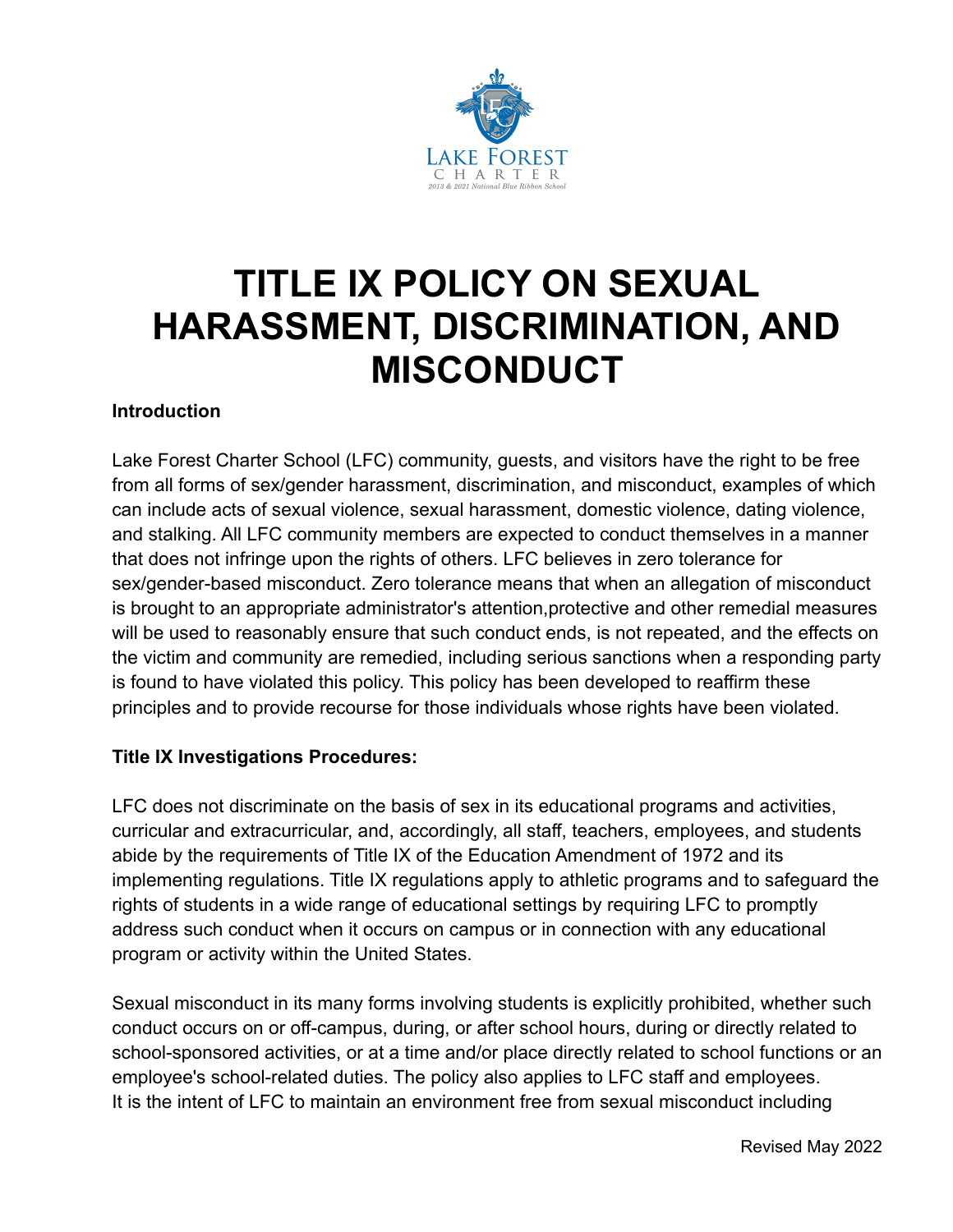#### **TITLE IX POLICY ON SEXUAL HARASSMENT, DISCRIMINATION, AND MISCONDUCT**

sexual assault, sexual harassment of any kind, relationship violence, non-consensual sexual conduct, dating violence, stalking, and child sexual abuse. This policy commands that no student shall be subjected to sexual assault or sexual harassment by other students or LFC staff or employees or third parties such as vendor(s) or visitor(s).

This policy shall be enforced and the accompanying procedures shall be implemented regardless of whether a complaint has been filed with or an investigation has been instituted by any law enforcement agency.

Questions regarding Title IX may be referred to the U.S. Department of Education, Office of Civil Rights (OCR), or to LFC's Title IX Coordinator: Bernell St. Cyr (contact information: (504) 826-7140 and bstcyr@lakeforestcharter.org). LFC has also identified the following individuals as its Title IX personnel: Ms. Christa Watson (contact information: (504) 826-7140 and cwatson@lakeforestcharter.org or Wyane Colbert (contact information: (504) 826-7140 or wcolbert@lakeforestcharter.org).

LFC shall require any complaint or witness of any student (or adult) engaging in sexual harassment reported to any LFC staff or employee to be immediately reported to the Title IX Coordinator. The Title IX Coordinator is responsible for having the complaint investigated by the Title IX investigators and may assist in the same. The right to confidentiality, both of the Complainant and Respondent shall be respected. Mr. Bernell St. Cyr shall serve as the Decision-Maker and review all evidence and materials gathered and presented by the Title IX Personnel and Investigators.

If the act or acts involve possible criminal conduct, the appropriate police authorities should be notified. A substantiated charge against a student or employee shall subject that individual to disciplinary action, including suspension or expulsion (or termination of school staff/employee), consistent with the provisions of this Handbook.

If the victim of the alleged sexual harassment is a minor student and if the alleged harassment falls within the definition of abuse as found below, then all school employees with knowledge shall be considered mandatory reporters and the allegations must be reported to child protection or law enforcement as provided by state law. Such reporting must be made in addition to any procedures for handling sexual harassment complaints.

## **Definition**

Under the revised Final Rule of the U.S. Department of Education - Title IX sexual harassment now includes any of three types of misconduct on the basis of sex, all of which jeopardize the equal access to education that Title IX is designed to protect: any instance of Quid Pro Quo harassment by a school's employee; any unwelcome conduct that a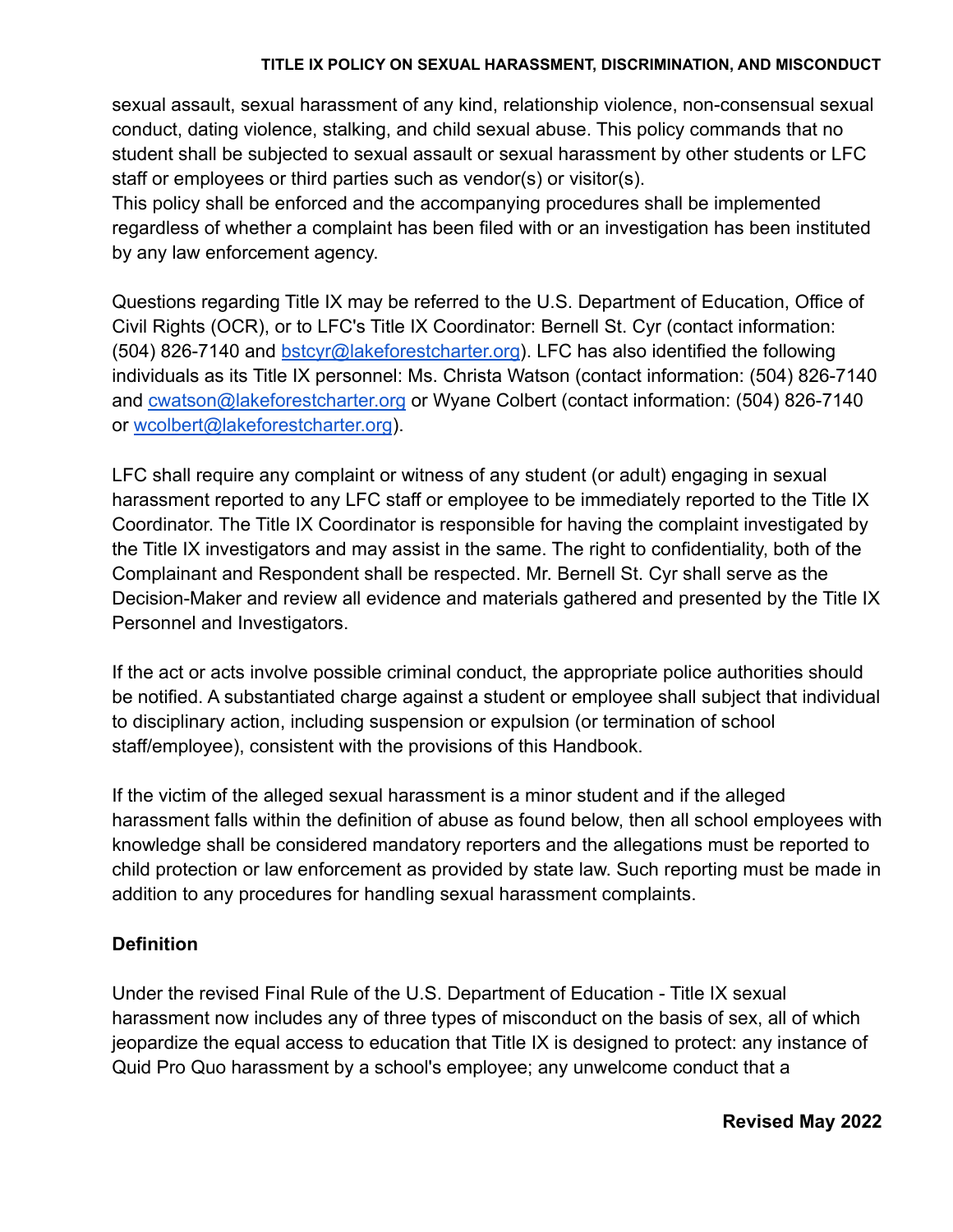#### **TITLE IX POLICY ON SEXUAL HARASSMENT, DISCRIMINATION, AND MISCONDUCT**

reasonable person would find so severe, pervasive, and objectively offensive that it denies a person equal educational access; any instance of sexual assault (as defined in the Clery Act), dating violence, domestic violence, or stalking as defined in the Violence Against Women Act (VAWA).

Examples include, but not limited to:

- 1. Unwelcome sexual advances, requests for sexual favors, or other verbal or physical conduct of a sexual nature when:
	- Submission to such conduct or communication is made a term or condition, either explicitly or implicitly, of obtaining or retaining employment, of promotion, or of a student's education; or
	- Submission to or rejection of such conduct or communication is used as a factor in decisions affecting an individual's employment or promotion or a student's education including any aid, benefits, services or treatment; or
	- Such conduct or communication has the purpose or effect of substantially or unreasonably interfering with an individual's work performance or education, or creating an intimidating, hostile, or offensive working or education environment.
- 2. Verbal harassment or abuse; uninvited letters, telephone calls, or materials of a sexual nature; inappropriate and uninvited leaning over, cornering, patting or pinching; uninvited sexually suggestive looks or gestures; intentional brushing against a student's or an employee's body; uninvited pressure for dates; demanding sexual favors accompanied by implied or overt threats concerning an individual's employment, promotion, or educational status; uninvited sexual teasing, jokes, remarks, or questions; demanding sexual favors accompanied by implied or overt

promises of preferential treatment with regard to an individual's employment, promotion or educational status; any sexually motivated unwelcome touching; or attempted or actual rape or sexual assault or battery.

## **Violations**

Students and employees are encouraged and expected to immediately report.

A report or complaint (verbal or written) of an alleged violation of this policy must be sufficiently clear and explicit so that it can be recognized as a legitimate report of sexual misconduct or harassment or retaliation. This means that the report or complaint must, at a